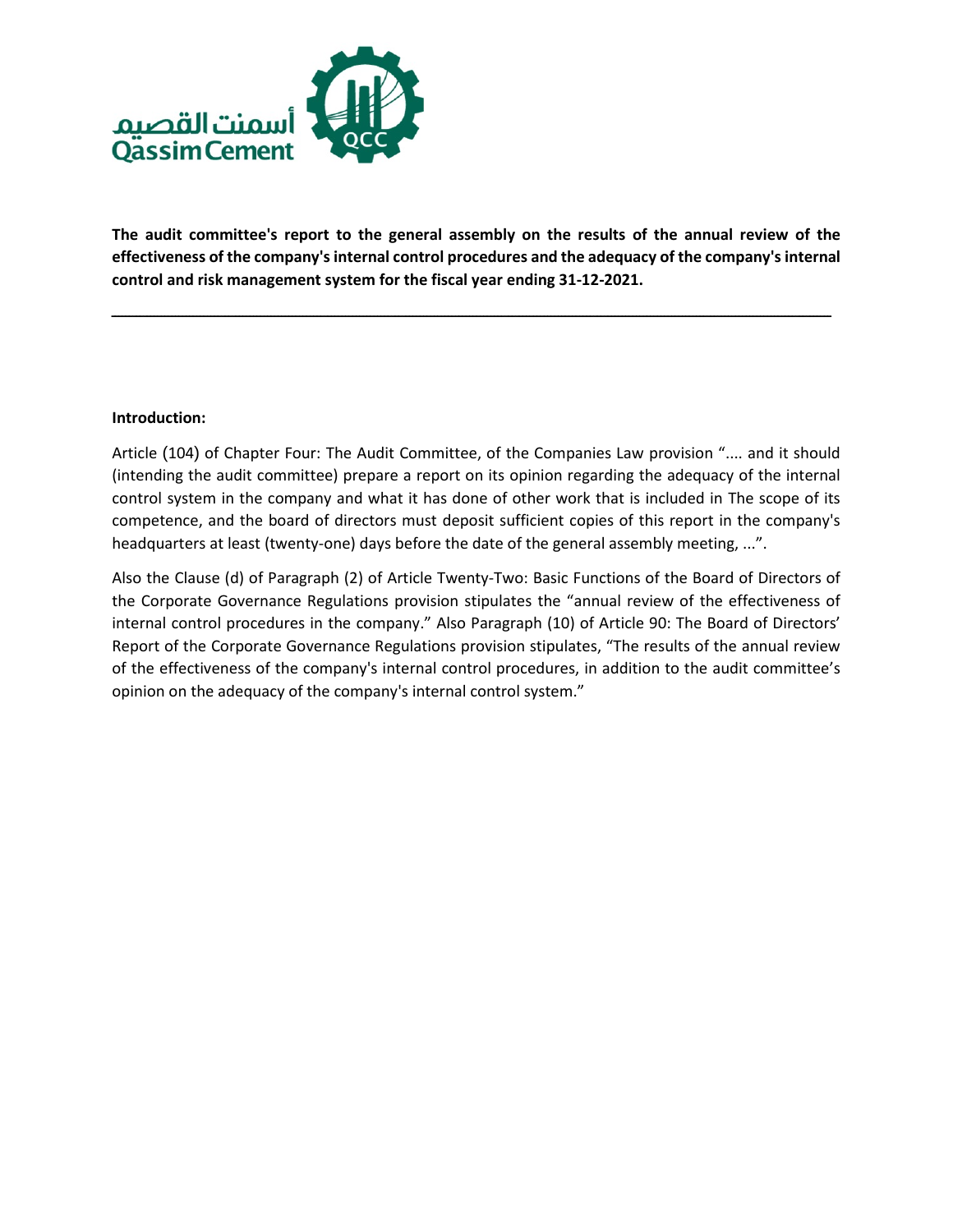

**First: The performance of the audit committee for the fiscal year 2021**

### **A. Report Scope:**

This report contains a summary of the audit committee's activities that took place in the committee's meetings during the year 2021.

## **B. Committee meetings during the year 2021:**

During the year 2021, the committee held four meetings in accordance with the approved committee's plan that is consistent with the Corporate Governance Regulations, as follows:

1. The Eighty-Eight audit committee meeting (88) held in Riyadh at 10:00AM on Monday 27-01-2021 corresponding to 14-06-1442 (H).

2. The Eighty-Nine audit committee meeting (89), which was held remotely due to precautionary measures for the Coronavirus pandemic, at 21:30 on Sunday 25-04-2021 corresponding to 13-09-1442 (H).

3. The Ninety audit Committee meeting (90), held remotely at 13:00 on Tuesday 10-08-2021 corresponding to 02-01-1443 (H).

4. The Ninety-One audit committee meeting (91), which was devoted to the study of risk, held remotely at 13:00 on Wednesday 03-11-2021 corresponding to 28-03-1443 (H).

5. The Ninety-Two audit Committee meeting (92), held remotely at 13:00 on Sunday 07-11-2021 corresponding to 02-04-1443 (H).

6. The Ninety-Three audit committee meeting (93), which was devoted to the study of risk, held remotely at 12:00 on Tuesday 07-12-2021 corresponding to 03-05-1443 (H).

#### **C. Activities of Audit committee done during the year 2021:**

The following are the topics that were presented to the Audit Committee during the year 2021 and which the Committee studied and made its decisions regarding it:

1. Follow-up to what happened in previous committee meetings (presented at each committee meeting to follow-up on the previous committee's decisions and to know the position of their implementation).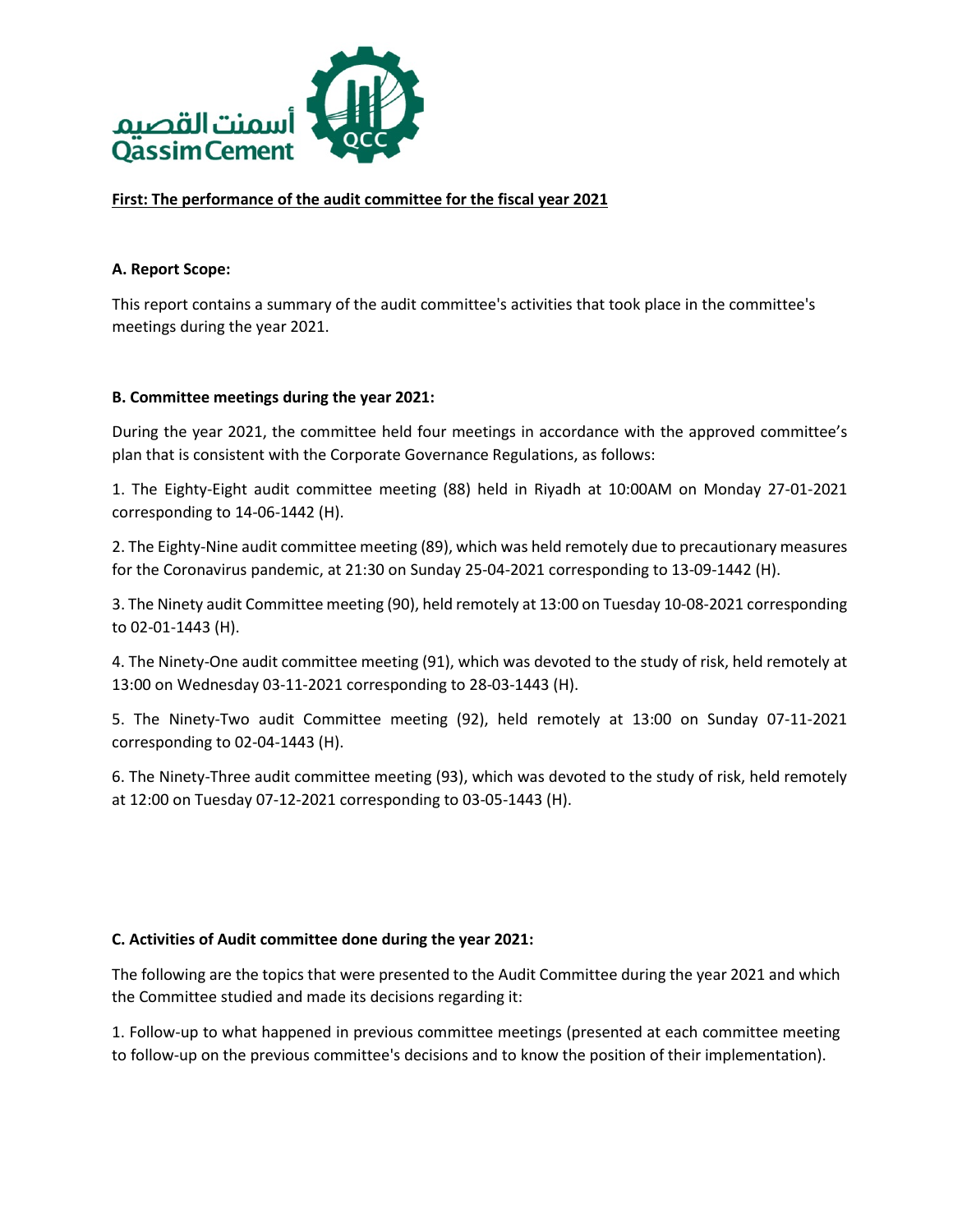

2. The periodic reports from the internal audit section, numbers 4/2020, 1/2021, 1/2021 and 3/2021, (which are reports presenting the position of implementation of the approved internal audit plan and the most important observations that appeared in the internal audit reports).

3. Study the financial statements for the first, second and third quarter of the fiscal year 2021 in the presence of the company's external auditor.

4. Study the company's closing accounts for the fiscal year ended on 31-12-2021.

5. Discussing the management letter submitted by the external auditors for the fiscal year 2020.

6. Study the draft report on the dealings with the related parties and approve the dealing contracts for the period until the end of 2020.

7. Review the draft annual report for the fiscal year 2020.

8. The committee met separately with the external auditor during the meeting for the fiscal year 2020.

9. The committee's recommendation to the board regarding the nominated external auditor and the committee's report to the General Assembly for the fiscal year ended on 31-12-2021 and the first quarter of 2022.

10. The audit committee's report to the Board of Directors on the results of the annual review of the effectiveness of the company's internal control procedures, in addition to the audit committee's opinion on the adequacy of the company's internal control and risk management system for the fiscal year ending 31-12-2020.

11. At each meeting, a report on the notification of observations regarding any infringement of financial reports or others is presented in accordance with the requirements of governance.

12. Study the audit plan with the external auditor for the year 2021 and make its observations on it, and the committee ensures the independence of the external auditor.

13. Nominating the external auditor for the fiscal year ending on 31-12-2022 and the first quarter of 2023.

14. Study the General accounting court report for the fiscal year 2020 and the company's management response to it.

15. The position of the consultancy contract with Protivity to update the company's risk register, review the implementation of the internal audit work, the adequacy of its procedures, its working methods, and the teamwork.

16. Study the policies and procedures for working in legal affairs.

17. Discussing the procedures for closing the final accounts and establishing the provisions for the fiscal year ending 31-12-2021.

18. Report on the follow-up of the comprehensive internal audit recommendations implementation plans for the year 2022.

19. The risk-based internal audit plan for the year 2021.